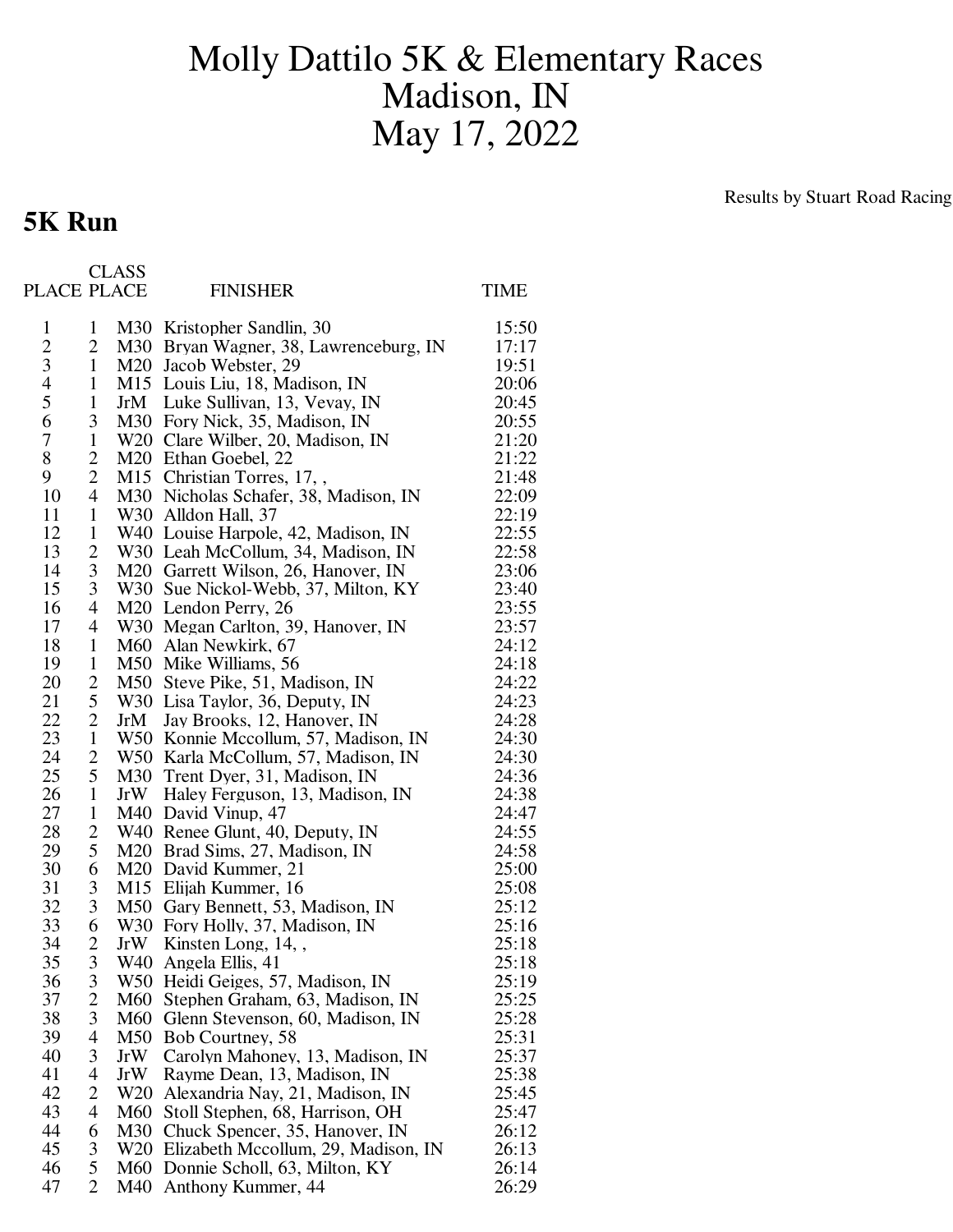| PLACE PLACE |                   | <b>CLASS</b>    | <b>FINISHER</b>                                                            | <b>TIME</b>    |
|-------------|-------------------|-----------------|----------------------------------------------------------------------------|----------------|
| 48          | 4                 |                 | W40 Talisha Hite, 43, Madison, IN                                          | 26:32          |
| 49          | 7                 |                 | W30 Sarah Ferguson, 35, Madison, IN                                        | 26:38          |
| 50          | 5                 |                 | W40 Anna Gosman, 45, Madison, IN                                           | 26:51          |
| 51          | 6                 |                 | M60 Robert Graham, 66                                                      | 26:59          |
| 52          | 4                 |                 | W20 Carly Janes, 27                                                        | 27:00          |
| 53          | 8                 |                 | W30 Alexis Robertson, 33,,                                                 | 27:08          |
| 54          | $\mathfrak{Z}$    |                 | M40 Justin McKay, 40                                                       | 27:08          |
| 55          | 5                 |                 | W20 Simkins Caroline, 25, Hanover, IN                                      | 27:11          |
| 56<br>57    | $\overline{7}$    |                 | M <sub>20</sub> Aaron Peterson, 23                                         | 27:15          |
| 58          | 9<br>7            |                 | W30 Sara Williams, 37<br>M30 Cameron Neher, 30, Madison, IN                | 27:18<br>27:18 |
| 59          | 3                 | JrM             | Quinn Green, 9, Madison, IN                                                | 27:41          |
| 60          | 10                |                 | W30 Lacey Goley, 39, Madison, IN                                           | 27:45          |
| 61          | 4                 |                 | W50 Horton Michelle, 58, Hardinsburg, IN                                   | 28:04          |
| 62          | 6                 |                 | W40 Kim White, 44, Madison, IN                                             | 28:09          |
| 63          | 5                 |                 | M50 Wesley Moll, 59, Bedford, KY                                           | 28:10          |
| 64          | 8                 |                 | M20 Sergio Guzman, 21, Madison, IN                                         | 28:15          |
| 65          | 4                 |                 | M15 Adrian Guzman, 19, Madison, IN                                         | 28:21          |
| 66          | 5                 |                 | W50 Kim Bennett, 50, Madison, IN                                           | 28:25          |
| 67          | 5                 | JrW             | Maya Kemp, 14, Madison, IN                                                 | 28:33          |
| 68          | 11                |                 | W30 Rebecca Kjell, 30, North Vernon, IN                                    | 28:34          |
| 69          | 9                 |                 | M20 Robert Pickel, 26, Madison, IN                                         | 28:36          |
| 70          | 12                |                 | W30 Cassandra Willis, 35, Osgood, IN                                       | 28:49          |
| 71          | 6                 |                 | M50 Luke Mccollum, 57, Madison, IN                                         | 29:00          |
| 72<br>73    | 7<br>$\mathbf{1}$ |                 | W40 Celestra Dewey, 44, Madison, IN                                        | 29:10          |
| 74          | 13                |                 | W15 Grace Pittman, 17, Madison, IN<br>W30 Gretchen Curry, 33, Madison, IN  | 29:20<br>29:21 |
| 75          | 7                 |                 | M50 Chuck Nunan, 58, Madison, IN                                           | 29:43          |
| 76          | 14                |                 | W30 Lauren Campbell, 32, Vevay, IN                                         | 29:44          |
| 77          | 8                 |                 | M50 Dj Mote, 50                                                            | 29:46          |
| 78          | 15                |                 | W30 Sara Thorpe, 32, Madison, IN                                           | 29:54          |
| 79          | 8                 |                 | M30 Nick Torline, 33, Madison, IN                                          | 29:56          |
| 80          | 8                 |                 | W40 Brandi Fryman, 41,                                                     | 29:57          |
| 81          | 6                 |                 | W50 Dawnice Moll, 53, Bedford, KY                                          | 30:04          |
| 82          | 16                |                 | W30 Kassi Seaver, 32, Madison, IN                                          | 30:05          |
| 83          | 6                 |                 | W20 Kelsey Sachleben, 28, Madison, IN                                      | 30:05          |
| 84          | 9                 |                 | M50 James Arvin, 51, Hanover, IN                                           | 30:14          |
| 85          | 7                 |                 | W50 Kay Stokes, 56, Madison, IN                                            | 30:30          |
| 86          | 17                |                 | W30 Stephanie Price, 31, Madison, IN                                       | 30:47          |
| 87          | 8<br>7            |                 | W50 Judi Terpening, 57, Madison, IN                                        | 30:51          |
| 88<br>89    | 8                 |                 | W20 Lexi Bennett, 24, Madison, IN<br>W20 Suzette Ligacher, 26, Hanover, IN | 30:51<br>30:54 |
| 90          | 9                 |                 | W40 Samantha Adams, 43, Madison, IN                                        | 30:57          |
| 91          | 10                |                 | W40 Jennifer Sterk, 43, Madison, IN                                        | 30:58          |
| 92          | 18                |                 | W30 Sonja Bowyer, 32,                                                      | 31:11          |
| 93          | $\overline{2}$    |                 | W15 Riley Scroggins, 16                                                    | 31:17          |
| 94          | 10                |                 | M20 Jonah Nichols, 20, Madison, IN                                         | 31:23          |
| 95          | 9                 |                 | M30 Seth Wainscott, 33, Madison, IN                                        | 31:24          |
| 96          | 11                |                 | M20 Dongwon Jang, 29, Madison, IN                                          | 31:26          |
| 97          |                   |                 | 19 W30 Kara Schafer, 36, Madison, IN                                       | 31:41          |
| 98          | 12                |                 | M <sub>20</sub> Dakota Falconberry, 21                                     | 31:51          |
| 99          | 3                 |                 | W15 Elly Buchanan, 19, Milton, KY                                          | 31:55          |
| 100         | 9                 |                 | W20 Meagan Miles, 22, Nabb, IN                                             | 31:58          |
| 101         | 10<br>4           | M40             | W20 Sarah Mahoney, 29, Lexington, IN                                       | 31:58<br>32:02 |
| 102<br>103  | 20                |                 | Josh Hill, 44<br>W30 Michelle Hill, 36                                     | 32:02          |
| 104         | 4                 |                 | W15 Macy Adams, 15, Madison, IN                                            | 32:05          |
| 105         | 11                | W20             | Morgan Cahall, 20, Madison, IN                                             | 32:11          |
| 106         | 5                 | W <sub>15</sub> | Brett Cahall, 18, Madison, IN                                              | 32:13          |
| 107         | 11                |                 | W40 Tosha Craig, 41, Madison, IN                                           | 32:18          |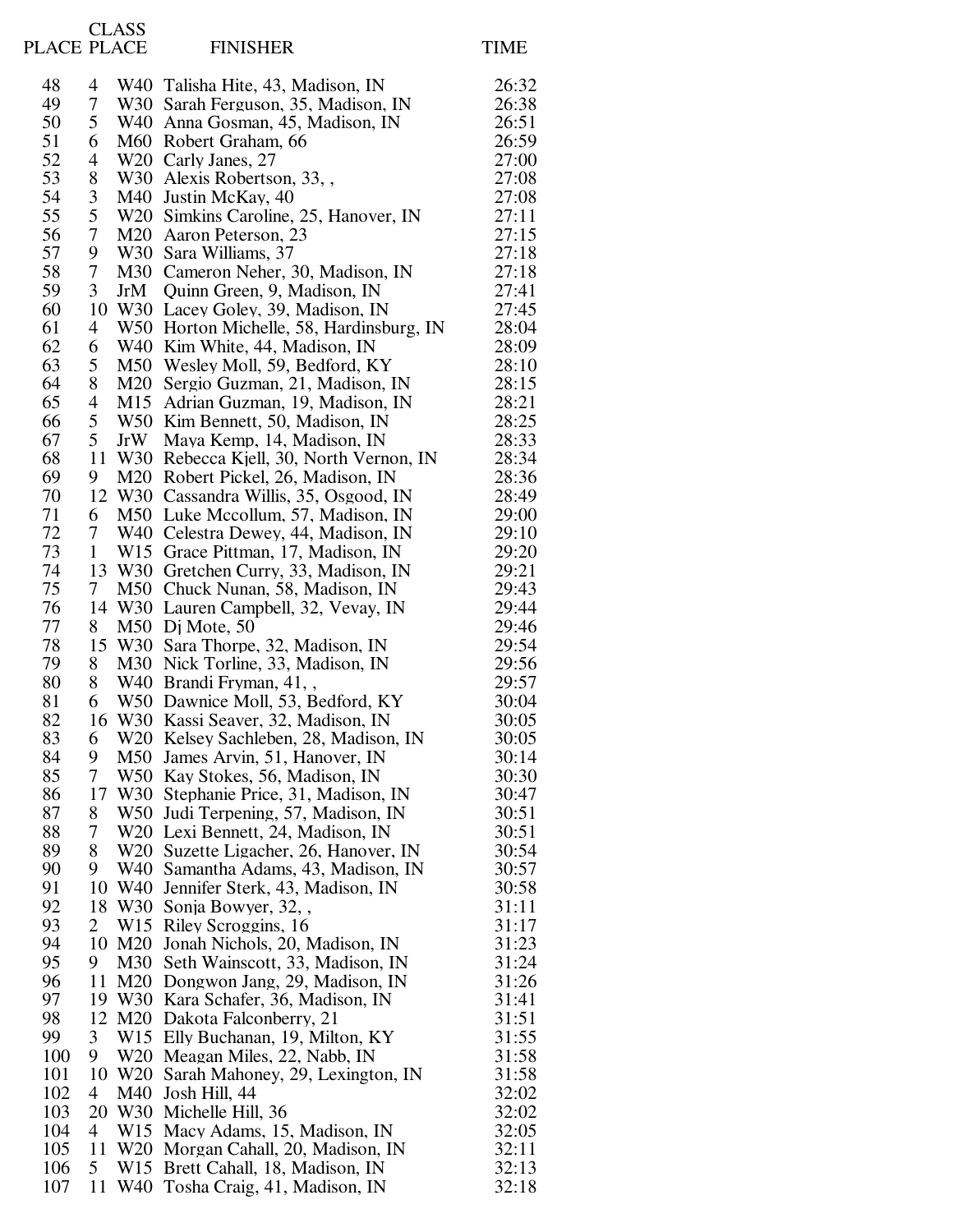| PLACE PLACE |                      | <b>CLASS</b> | <b>FINISHER</b>                                                           | <b>TIME</b>    |
|-------------|----------------------|--------------|---------------------------------------------------------------------------|----------------|
| 108         |                      |              | 12 W40 Heather Foy, 47, Madison, IN                                       | 32:58          |
| 109         | 10                   |              | M50 Ron Uebel, 57, Madison, IN                                            | 32:59          |
| 110         |                      |              | 13 W40 Holly Hearne, 45, Madison, IN                                      | 33:01          |
| 111         |                      |              | 13 M20 Simkins Carver, 27, Hanover, IN                                    | 33:10          |
| 112         | 21                   |              | W30 Courtney Pickel, 31, Madison, IN                                      | 33:26          |
| 113         |                      |              | 22 W30 Kendall Withered, 32, Madison, IN                                  | 33:26          |
| 114<br>115  | 14<br>15             |              | W40 Crystal Richmer, 40,,                                                 | 33:46<br>33:52 |
| 116         | $\mathbf{1}$         |              | W40 Angie Lee, 46, Madison, IN<br>W60 Susan Sprouls, 63, Sellersburg, IN  | 33:56          |
| 117         | 23                   |              | W30 Jessica Taylor, 32                                                    | 34:02          |
| 118         | 24                   |              | W30 Emily Spitler, 33, Madison, IN                                        | 34:12          |
| 119         | $\overline{2}$       |              | W60 Sonia Poirier, 61                                                     | 34:20          |
| 120         | 4                    |              | JrM Micah Kummer, 13                                                      | 34:26          |
| 121         | 9                    |              | W50 SaraBeth Nibarger, 50, Vevay, IN                                      | 34:27          |
| 122         | 25                   |              | W30 Natalie Green, 39, Madison, IN                                        | 34:37          |
| 123         | 26                   |              | W30 Darby Barker, 31, Hanover, IN                                         | 34:57          |
| 124<br>125  | 10<br>11             |              | W50 Elizabeth Isaacs, 51<br>M50 Bruce Isaacs, 51                          | 35:06<br>35:06 |
| 126         | 5 <sup>5</sup>       |              | M40 Floyd Smith, 47, Nabb, IN                                             | 35:07          |
| 127         | 16                   |              | W40 Amber Finnejan, 45                                                    | 35:17          |
| 128         | 17                   |              | W40 Vanetta Pike, 44, Madison, IN                                         | 35:25          |
| 129         | 3 <sup>1</sup>       |              | W60 Patti Johann, 66, Madison, IN                                         | 35:37          |
| 130         | 27                   |              | W30 Cheren Byerly, 34, Charlestown, IN                                    | 35:46          |
| 131         | 10                   |              | M30 Kyle Byerly, 36, Charlestown, IN                                      | 35:52          |
| 132         | 28                   |              | W30 Kelly Ehrnraitea, 35                                                  | 36:10          |
| 133         | 18                   |              | W40 Amy Lee, 49, Madison, IN                                              | 36:33          |
| 134<br>135  | 12                   |              | M50 Jamie Harris, 58, Madison, IN<br>12 W20 Sabrina Moll, 26, Bedford, KY | 36:33<br>36:51 |
| 136         |                      |              | 29 W30 Mara Meldahl, 33, Madison, IN                                      | 36:52          |
| 137         | 19                   |              | W40 kimberly Stoner-Gibson, 42, Madison, IN                               | 36:53          |
| 138         | 30                   |              | W30 Veronica Watson, 30, Madison, IN                                      | 37:33          |
| 139         | 6                    | JrW          | Maggie Elles, 14                                                          | 38:37          |
| 140         | 7                    | JrW          | Makenzie Marion, 14, Madison, IN                                          | 38:41          |
| 141         |                      | 11 W50       | Stephanie Marion, 50, Madison, IN                                         | 38:41          |
| 142         | 20                   |              | W40 Carol Brooks, 45, Hanover, IN                                         | 38:52          |
| 143         |                      |              | 13 W20 Kendra Pike, 29, Lafayette, IN<br>W40 Nikki Ferris, 47             | 39:00          |
| 144<br>145  | 21<br>6              |              | M40 Peter Lohrig, 40                                                      | 39:26<br>39:26 |
| 146         | 13                   |              | M50 Vincent Schroeder, 59, Hanover, IN                                    | 39:26          |
| 147         | 6                    |              | W <sub>15</sub> Chloe Ferris, 19                                          | 39:26          |
| 148         | 22                   |              | W40 Jenny Applegate, 46, Deputy, IN                                       | 39:31          |
| 149         |                      |              | 14 M50 Vincent Schroeder, 59, Hanover, IN                                 | 39:36          |
| 150         |                      |              | 14 W20 Corrina Albert, 27, Madison, IN                                    | 39:48          |
| 151         | 8                    | JrW          | Raeanna Hearne, 13, Madison, IN                                           | 39:48          |
| 152         |                      | 15 W20       | Taylor Robbins, 26, Scipio, IN                                            | 39:49          |
| 153<br>154  | 5 <sup>1</sup><br>31 | JrM          | Connor Green, 7, Madison, IN<br>W30 Amanda Briner, 31, Madison, IN        | 40:00<br>40:37 |
| 155         | 4                    |              | W60 Sandy Wiggs, 63, Cloverdale, IN                                       | 40:53          |
| 156         | 16                   |              | W20 Breanna Braun, 24, Lexington, KY                                      | 40:58          |
| 157         | 23                   |              | W40 Andrea Boswell, 47, Madison, IN                                       | 41:20          |
| 158         | 32                   |              | W30 Heather Downey, 34, Madison, IN                                       | 41:23          |
| 159         | 17                   |              | W20 Alex Banta, 20, Madison, IN                                           | 42:40          |
| 160         | 9                    | JrW          | Scout Porter, 12, Madison, IN                                             | 43:20          |
| 161         | 7                    | M40          | Matt Porter, 48, Madison, IN                                              | 43:22          |
| 162         | 33                   |              | W30 Laura Scroggins, 39                                                   | 44:23          |
| 163<br>164  | 11<br>8              |              | M30 Darren Kalb, 37, Madison, IN<br>M40 James Hall, 41                    | 46:58<br>47:11 |
| 165         | 6                    | JrM          | Easton Gosman, 11, Madison, IN                                            | 48:13          |
| 166         | 7                    |              | W15 Mackenzie Cornish, 19                                                 | 48:15          |
| 167         | 8                    |              | W15 Gracie Bromwell, 19                                                   | 48:15          |